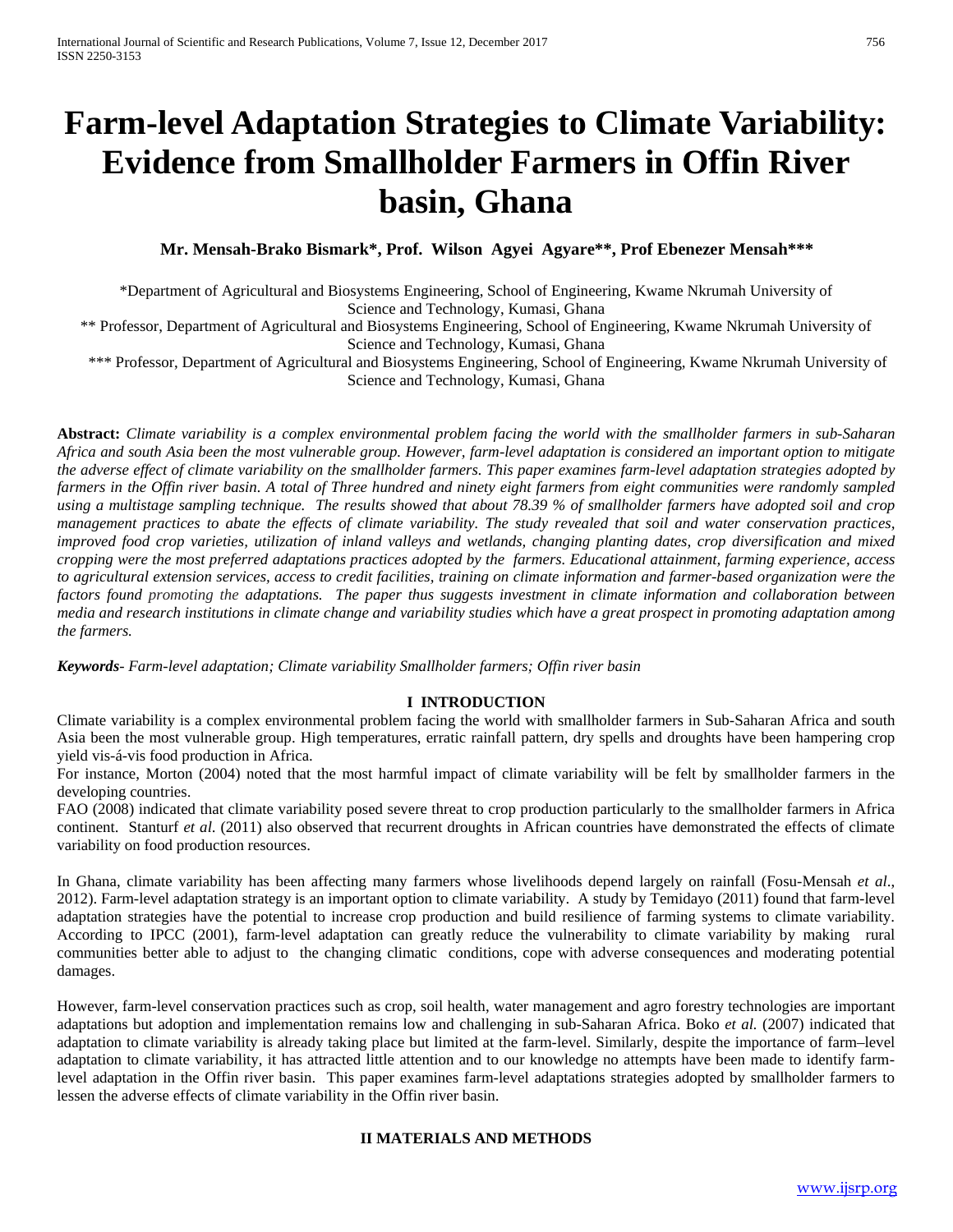## **A. Study Area**

The basin is located between latitude 5°30′N to 6°64′N and longitude 1°30′W to 2°15′W. A large population in the basin lives in rural communities, with crop production as their main economic activity. The basin has a bi-modal rainfall pattern with major rainy season starts from March to July. The minor rainy season begins in September and ends in November (Figure 1). The mean annual minimum temperature is 22  $\degree$ C, while maximum temperature for the hottest months is 33.2  $\degree$ C.



**Figure 1: Average monthly rainfall from six climatic stations within Offin river basin (1983-2012)**

# **B. Research Design**

A multistage sampling technique was employed. First, four areas namely Dunkwa, Jacobu, Manso Adubia, and Nyinahin were purposively selected for the study. Sample size was estimated using

$$
n = \frac{N}{1 + N(e)^2}
$$

Where, n is the sample size, N is the population size and e is the margin error. With 5 % margin of error (95% confidence level), from a total population of 68,471, the sample size was estimated as 398 farming households. Secondly, two communities were randomly selected from each area. Proportional sampling techniques was used to determine sample size (s) of each selected community. The sample size (s) was calculated as:

$$
s = \frac{Zn}{N}
$$
 Where *s* is sample size and *Z* is the population

size. Thirdly, simple random sampling was used in the selection of 398 farming households on the field.

# **C. Data Collection**

Climate data of 30 years period (1983-2012) from six weather stations within the basin were collected from Ghana Meteorological Department, Regional Office Kumasi for the assessment of the climate variables

A household questionnaire made up of semi-structured type was used to collect data related to farmers' perceptions of changing climate conditions and adaptation and copping strategies. Questionnaire was administered through face-to-face interview with the help of agricultural extension officers. A fellow up visit to each farm was done to validate the information given by farmers. The questionnaire was designed under the following headings:

## *Farmers' perceptions on climate variables*

Information related to farmers' perceptions on the rainfall, dry spells, drought events and variations in temperature during the cropping seasons.

## *Farmer's adaptation strategies*

Measures adopted on the farm to responses to the impacts of climate variability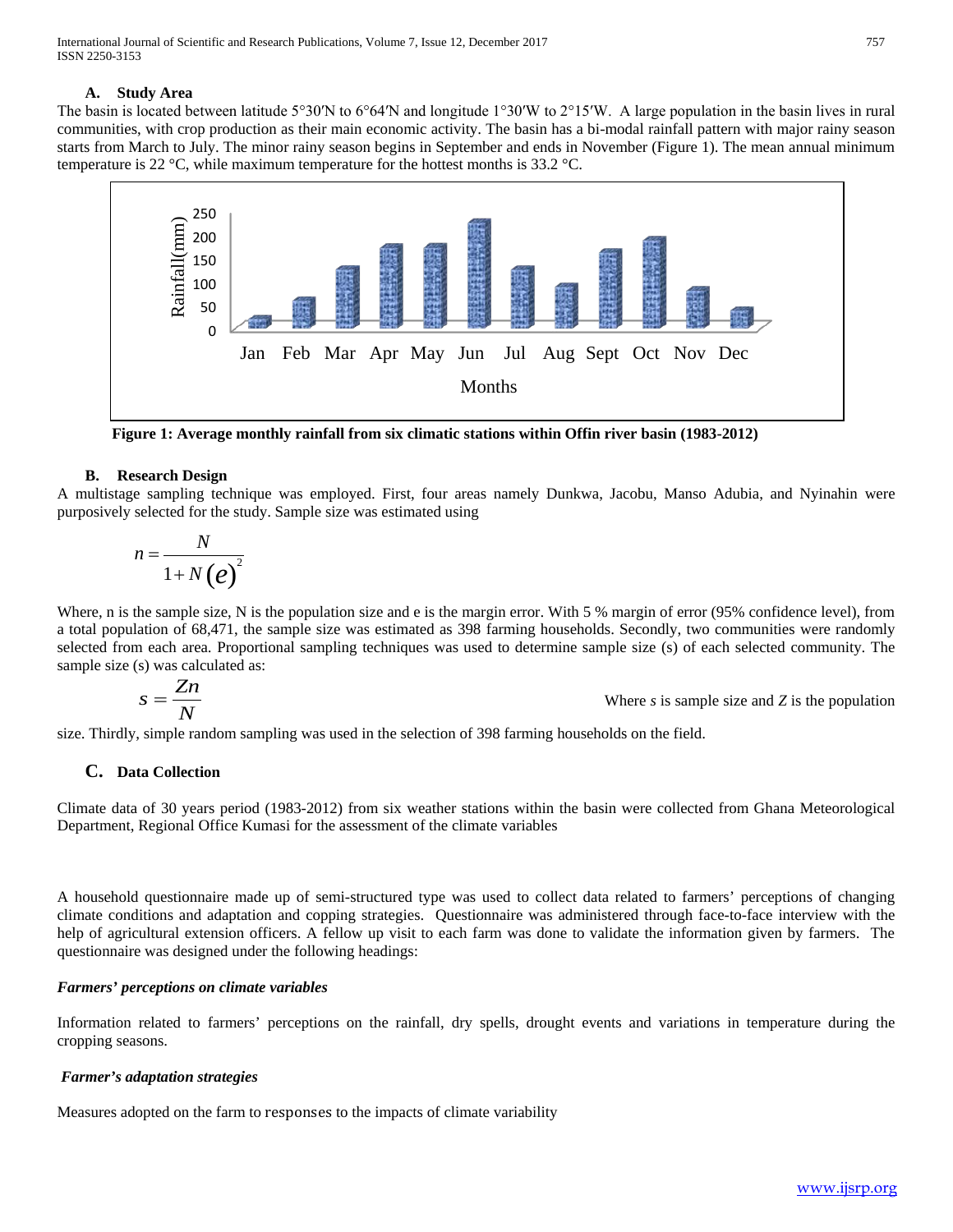International Journal of Scientific and Research Publications, Volume 7, Issue 12, December 2017 758 ISSN 2250-3153

#### D. **Data Analysis**

The data collected were processed and analyzed using the SPSS version 20.0. Descriptive statistics and multinomial logit (MNL) model were used to determine the factors influencing farmers' adaptation practices in the basin.

#### **III RESULTS AND DISCUSSION**

## **Farmers perceptions versus Climatic Data**

The results showed that 100 %, 97.50 %, 96.00 %, and 99.20 % of smallholder farmers in the basin perceived rising temperatures pattern, high variability of rainfall, recurrent drought events and intermittent dry spells respectively within the cropping season. Comparing smallholder farmers perceptions with maximum and minimum temperatures from five weather stations (Figure 2and 3), showed a clear evidence of increasing temperatures intensity with severe implications among the smallholder farmers.

| Table 1: Farmers responses to changing climatic conditions during the growing seasons |  |  |  |  |
|---------------------------------------------------------------------------------------|--|--|--|--|
|                                                                                       |  |  |  |  |

| Variables                    | Offin basin | Nyinahin  | Manso Adubia | Jacobu   | Dunkwa    |
|------------------------------|-------------|-----------|--------------|----------|-----------|
|                              | $n = 398$   | $n = 100$ | $n = 88$     | $n = 84$ | $n = 126$ |
| Increasing temperatures      | 398(100)    | 100(100)  | 88 (100)     | 84(100)  | 126(100)  |
| High variability in rainfall | 388(97.50)  | 90(99)    | 88 (100)     | 84(100)  | 126(100)  |
| Frequent droughts            | 382(96.00)  | 96(96)    | 88(100)      | 79(94.0) | 119(94.0) |
| Intermittent dry spells      | 395(99.20)  | 99(99)    | 88(100)      | 82(97.6) | 126(100)  |
| Low food crop production     | 318(79.90)  | 57(57)    | 78(89)       | 76(80)   | 107(84)   |
| <b>Adaptations</b> measures  | 312(78.39)  | 64(64)    | 81(92)       | 79(89)   | 113(88)   |

\*Values in bracket are percentage of smallholder farmers (%)



**Figure 2: Maximum temperature within the cropping season from five weather stations (1983-2012)**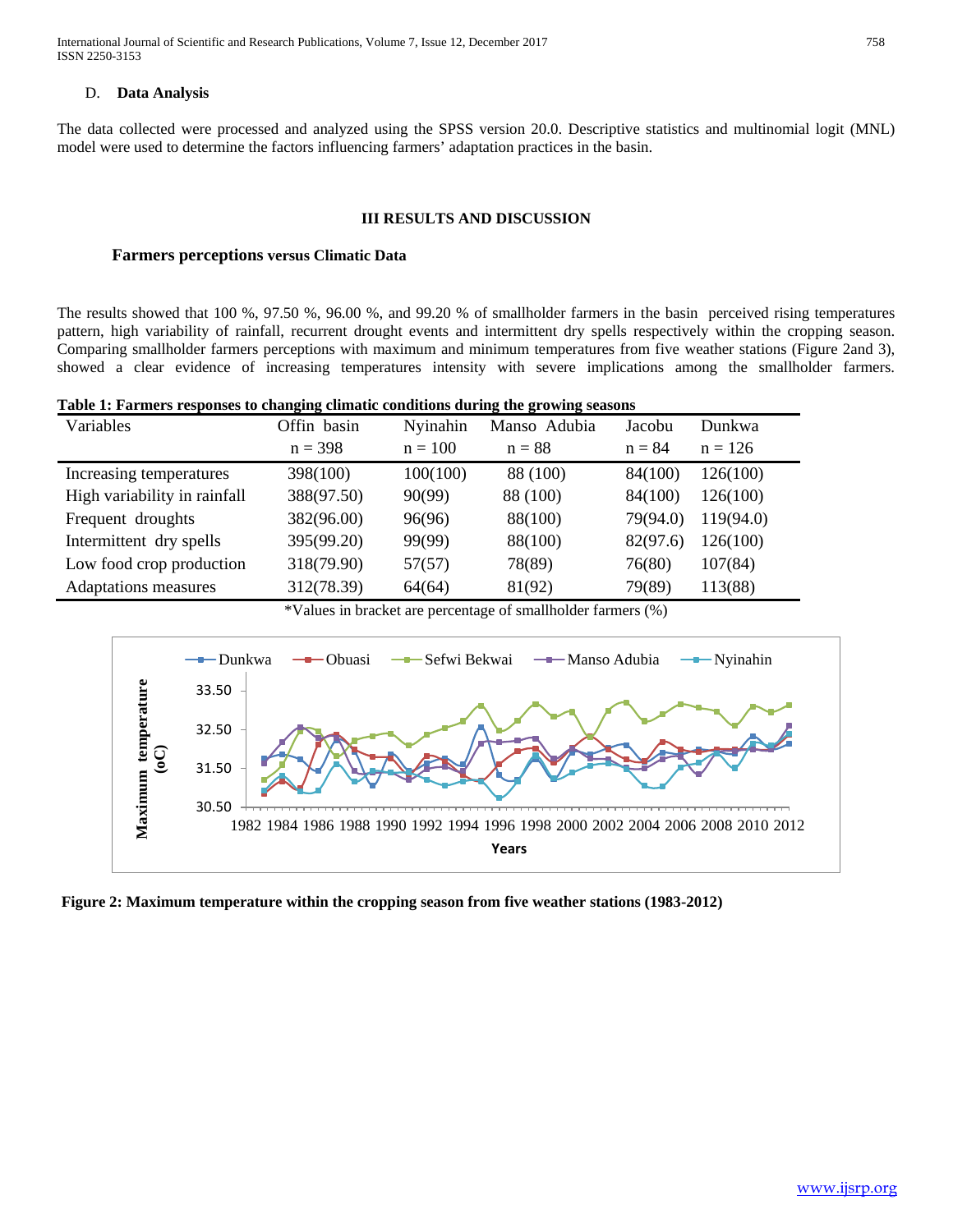International Journal of Scientific and Research Publications, Volume 7, Issue 12, December 2017 759 ISSN 2250-3153



**Figure 3: Minimum temperature within the cropping season from five weather stations (1983-2012).** 

To confirm farmers' perceptions regarding rainfall pattern in the cropping season, the annual rainfall data from six weather stations from 1983 to 2012 did not show an apparent confirmation of increasing or decreasing rainfall (Figure 4) but there was a clear evidence of higher inter-annual variability of rainfall (Figure 5). This indicated that there is high variability of rainfall pattern rather than decreasing or increasing trend. The variability in rainfall pattern over the years in the basin has translated into intermittent dry spells and frequent drought events between and within the growing season. The results indicated a consistency between climate data and the smallholder farmers' perception about intermittent dry spells and droughts events during cropping season. The study also indicated that about 79.90 % of smallholder farmers perceived that changing climatic conditions during the cropping season has adversely affected their food crop production and thus impacting food security systems.



**Figure 4: Annual rainfall pattern within the cropping season from six weather stations (1983-2012)**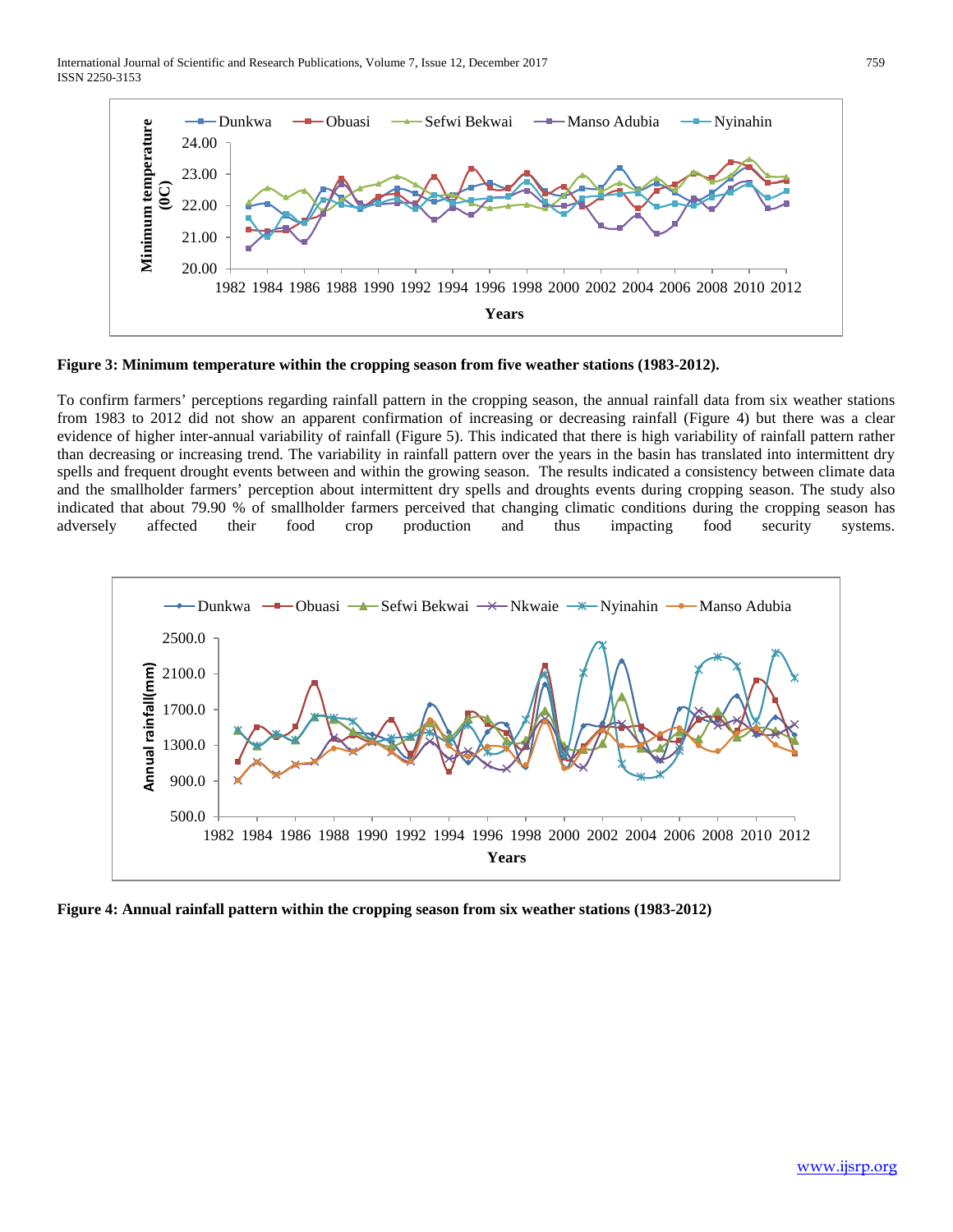

**Figure 5: Variability of rainfall within the cropping season from six weather stations (1983-2012)**

# **Famers' Adaptation Strategies**

The results showed that 78.39 % of farmers have adopted soil and water conservation technologies and crop management practices to combat the effect of climate variability (Figure 6). The study revealed that changing planting dates, soil and water conservation practices, crop diversification, improved food crop varieties, mixed cropping; small-scale irrigation and utilization of inland valleys and wetlands resources were the most adopted strategies in the basin. Studies in Kenya (Evelyn *et al*., 2017) and Nigeria (Ayanlade *et al.*, 2017) have observed similar adaptation measures to minimize effect of climate variability.

## *Improved Food Crop Varieties*

The early maturing cassava varieties (Bankye Essam, Bankye Hemma), long maturing cassava variety (Dabo), high yielding maize varieties (Obatanpa, Mamaba and Dadaba) and rice varieties (Jasmine and AGRA) were found been planted by 45 % of farmers. The cultivation of early maturing and long-time maturing crop varieties found showed the tendency of smallholder farmers to take advantage of different maturing and harvesting time of crops to alleviate the effects of climate variability. These findings are in agreement with farmers in Kenya (Speranza, 2010) and Namibia (Newsham and Thomas, 2011) who plant early maturing and longtime maturing crop varieties to cope with drier conditions.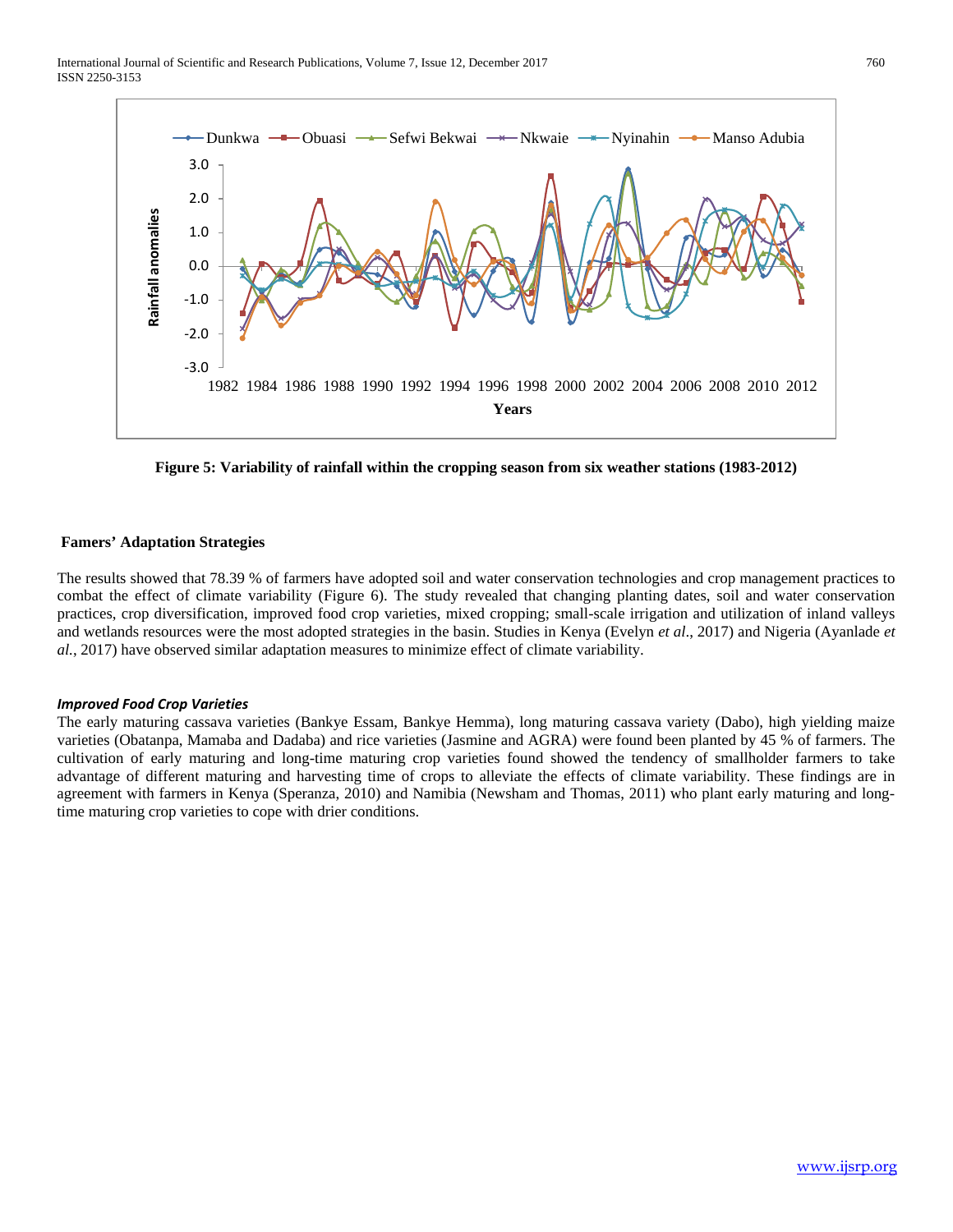

**Figure 6: Farmer perceived adaptation and mitigation options to climate variability**

# *Crop Diversification*

Crop diversifications were found among 34 % of farmers to guard against crop failure under climate variability. Farmers in Malawi (Coulibaly *et al*., 2016) and Nigeria (Babatolu and Akinnubi, 2016) also grown diverse food crops to avert the climate risks. Njeru (2013) also observed that smallholder farmers grow diverse crops to halt the effect of climate variability and enhance food security.

# *Changing of planting dates*

About 35 % of farmers were found changing planting dates during the cropping period to offset the effect of climate variability. Smallholder farmers were noted planting maize in May instead of recommended time of March/April. Studies by Iglesias *et al.* (2000) in Spain and Waha *et al*. (2012) noted that smallholder farmers are changing planting dates as mitigation measure to climate variability.

## *Inland valleys and wetland cultivation*

Crop farmers in the Offin river basin (40 %) were found utilizing inland valleys and wetlands resources as an adaptation to produce crops and as well as to ensure continuous food supply. These strategies have been reported in similar studies by Rweyemamu (2009) in Tanzania and Turyahabwe *et al.* (2013) in Uganda where farmers have adopted inland valleys as a coping strategy to frequent and prolonged droughts and climate variability.

## *Small-scale irrigation practices*

Irrigation practices were found among 15 % of farmers using water-pumping machine, PCV pipes, watering cans and buckets in taking water from rivers, streams and boreholes to water their crops.

## **Soil and Water Conservation Strategy**

Smallholder farmers have adopted several soil and water conservation and management practices to retain soil moisture and promote soil health (Figure 7). The most dominant soil and water conservation practices include stone bunds, crop rotation, cover cropping, minimum tillage, agro-forestry, mulching, creation of bunds, ridging and manure application. These practices are significant in reducing negative effects of climate variability through increasing soil moisture, promoting soil health and plant growth and securing food crop yield. Zougmore *et al*. (2014) and Lagerkvist *et al*. (2015) in Kenya and Burkina Faso found that farmers have adopted soil and water conservation technologies to offset effects of climate variability.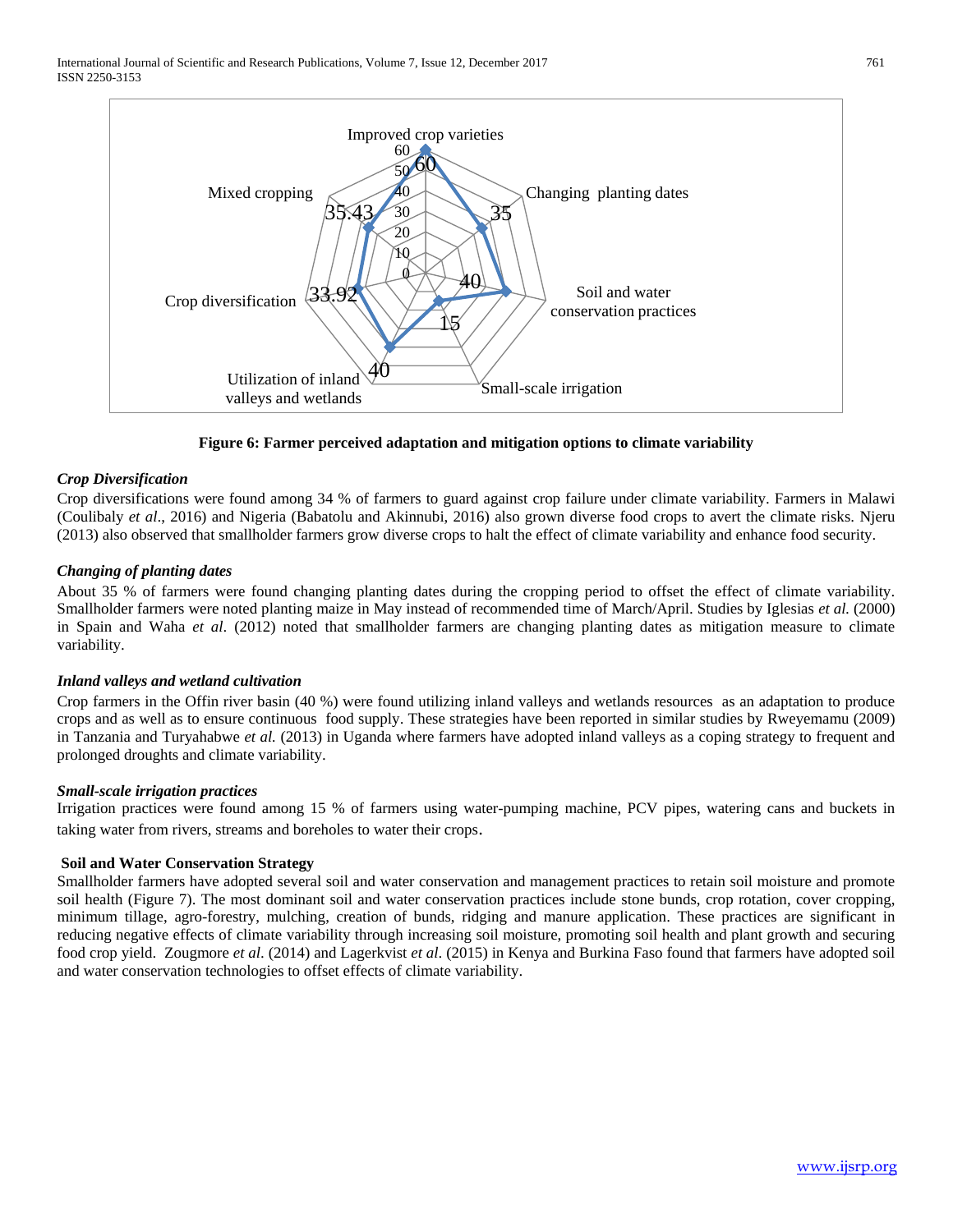

**Figure 7: Soil and water conservation adaptation strategies**

# *Agro-forestry*

Adoption of agro-forestry was observed among 26 % of smallholder farmers to reduce the risks of cropping systems and build up resilience to climate variability. Malawi (Coulibaly *et al*., 2016) and Southern Africa (Syampugani *et al*., 2010) found that farmers used agro-forestry in building up resilience to climate variability.

# *Contour and terracing*

Farmers (28 %) were noted using earthen bunds, stone bounds, contour ridges and terraces to tap run-off during and after rainfall, promote infiltration, minimize soil erosion and increase moisture at root zone. Farmers were found building stones with height of 20- 30cm from the ground on their farms to reduce surface run-off, enhance rainwater infiltration and improve moisture retention and soil-plant nutrients uptake. Studies by Syampugani *et al*. (2010) and Zougmore *et al*. (2014) found contour and bunds as soil erosion prevention and water retention structures.

It is imperative to note that stone bund practices combined with organic sources of nutrients, is a promising climate and land use adaptation responses that could increase crop productivity and securing food security while contributing to strengthen the adaptive capacity of smallholder farmers.

# *Mulching*

Using crop residue and grasses as a soil conservation practices were found among 74% of the smallholder farmers to improve and preserve soil nutrient and to retain soil moisture in the face of climate variability.

## **Determinants of Adaptation Strategies**

The results highlighted that educational attainment, farming experience, access to agricultural extension services, access to credit facilities, training on climate information, household size and farmer-based organization were factors found promoting changing planting dates, mixed cropping, crop diversification, soil and water conservation, utilization of inland valleys and improved crop varieties as an adaptation to climate variability in the basin.

However, age of the farmer, land use activities, farm size, soil fertility were limiting factors to adaptation measures.

## **Table 2: Multinomial logit (MNL) adaptation model**

|           | Coefficients                  |                              |                   |                               |                                |                   |            |  |  |
|-----------|-------------------------------|------------------------------|-------------------|-------------------------------|--------------------------------|-------------------|------------|--|--|
| Variables | Improved<br>crop<br>varieties | Changing<br>planting<br>date | Mixed<br>cropping | Crop<br>Diversifi -<br>cation | Soil and water<br>conservation | Inland<br>Vallevs | Irrigation |  |  |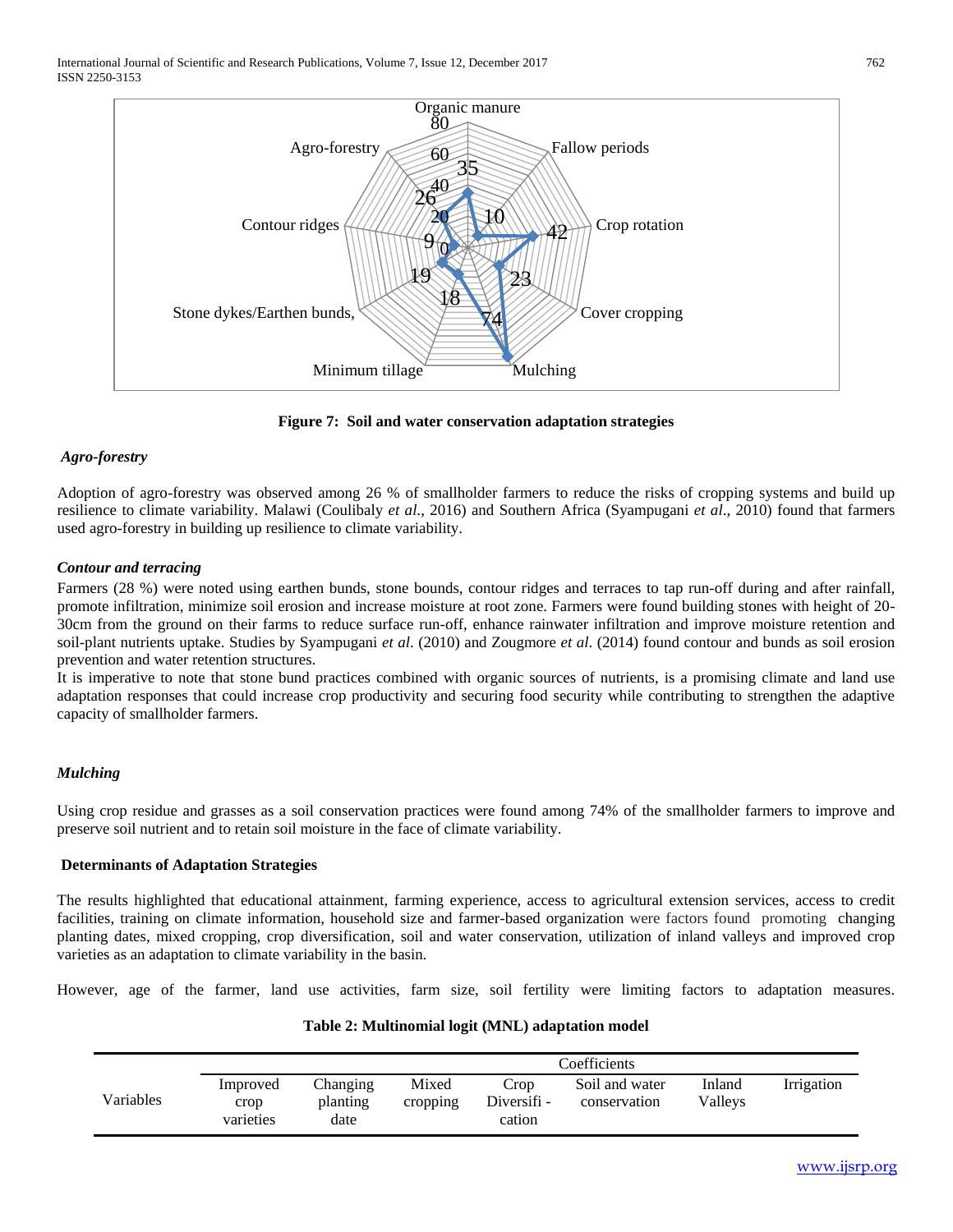International Journal of Scientific and Research Publications, Volume 7, Issue 12, December 2017 763 ISSN 2250-3153

| Age of farmer  | 0.02      | $-0.14$   | 0.12      | $-0.02$   | $-0.12$   | 0.02      | $-0.12$   |
|----------------|-----------|-----------|-----------|-----------|-----------|-----------|-----------|
|                | (0.42)    | $(-0.24)$ | (0.14)    | $(-0.12)$ | $(-0.23)$ | (0.12)    | $(-0.12)$ |
| Household      | 0.01      | 0.18      | 0.24      | $-0.01$   | 0.42      | 0.04      | 0.01      |
| size           | (0.00)    | (0.26)    | (0.29)    | $(-0.12)$ | (0.21)    | (0.42)    | (0.01)    |
| Educational    | 0.08      | 0.32      | 0.21      | 0.09      | $0.22*$   | 0.20      | 0.05      |
| attainment     | (0.50)    | (0.41)    | (0.34)    | (0.00)    | (0.51)    | (0.47)    | (0.06)    |
| Farming        | 0.05      | 0.51      | 0.37      | 0.01      | 0.26      | 0.42      | 0.11      |
| experience     | (0.22)    | (0.24)    | (0.00)    | (0.54)    | (0.44)    | (0.61)    | (0.00)    |
| Farm size      | $-0.5$    | $-0.24$   | 0.11      | 0.00      | $-0.10$   | $-0.01**$ | 0.12      |
|                | $(-0.12)$ | $(-0.09)$ | (0.21)    | (0.01)    | $(-0.56)$ | $(-0.01)$ | $(-0.00)$ |
| Soil fertility | 0.12      | $-0.50$   | $-0.57$   | $-0.94$   | 0.61      | $-0.61$   | 0.40      |
|                | (0.53)    | $(-0.08)$ | $(-0.41)$ | $(-0.81)$ | (0.32)    | $(-0.41)$ | $(-0.27)$ |
| Land use       | $-0.22$   | $-0.40$   | $-0.11$   | $-0.00$   | $-0.12$   | $-0.02$   | $-0.18$   |
| activities     | $(-0.70)$ | $(-0.51)$ | $(-0.21)$ | $(-0.01)$ | $(-0.16)$ | $(-0.03)$ | $(-0.00)$ |
| Access to      | 0.10      | 0.31      | $0.19**$  | 0.30      | 0.00      | 0.20      | 0.05      |
| extension      | (0.51)    | (0.60)    | (0.44)    | (0.16)    | (0.44)    | (0.47)    | (0.06)    |
| Access to      | 0.42      | 0.12      | 0.64      | 0.10      | 0.01      | 0.20      | $0.05**$  |
| credits        | (0.10)    | (0.91)    | (0.23)    | (0.60)    | (0.21)    | (0.47)    | (0.06)    |
| Farmer-based   | 0.11      | $0.42*$   | 0.33      | 0.10      | 0.23      | $0.01*$   | 0.06      |
| Organization   | (0.80)    | (0.16)    | (0.54)    | (0.01)    | (0.41)    | (0.44)    | (0.01)    |
| Perception     | $0.94*$   | 0.62      | 0.75      | 0.31      | 0.17      | 0.14      | 0.11      |
|                | (0.21)    | (0.21)    | (0.22)    | (0.17)    | (0.24)    | (0.47)    | (0.89)    |
| Training on    | 0.00      | $0.58*$   | 0.31      | 0.00      | 0.22      | 0.41      | 0.12      |
| climate        | (0.13)    | (0.00)    | (0.02)    | (0.00)    | (0.43)    | (0.21)    | (0.00)    |

Note: \*\* and \* are significant levels at 1 % and 5 %, Numbers in brackets refer to *p* values

#### **IV CONCLUSION**

The paper examines farm-level adaptations among the smallholder farmers in the Offin river basin. The results demonstrated that smallholder farmers have employed various soil and water conservation technologies and crop management practices to minimize the adverse impacts of climate variability. The study concludes that the various farm-level conservational technologies or practices adapted by farmers have the propensity to promote soil health, enhance crop growth and crop productivity.

#### **V POLICY IMPLICATIONS**

Integration of farmers' innovations of adaptation with scientific observations on soil conservation and crop management practices should be encouraged among stakeholders and research scientists particularly in the climate variability and land use change policies. Also communication between climate change/ variability researchers and media partners need to be intensified to facilitate the exchange of climatic information among smallholder farmers.

#### **ACKNOWLEDGEMENTS**

We are grateful to the Directors and staff of Ghana Meteorological Department, Regional Office Kumasi and Ministry of Food and Agriculture for providing climate data and assisting us in getting the farmers.

#### **REFERENCES**

- [1] Adimassu, Z, Kessler, A., Stroosnijder, L. (2014). Farmers strategies to perceived trends of rainfall and crop productivity in the central Rift Valley of Ethiopia". Environ.
- [2] Ayanlade, A., Radeny, M. and Akin-Onigbinde, A. I. (2017). Climate variability/change and attitude to adaptation technologies: a pilot study among selected rural farmers' communities in Nigeria. *GeoJournal.*
- [3] Babatolu, J.S. And Akinnubi, R.T. (2016). Smallholder Farmers' Perception of Climate Change and Variability and their Adaptation Strategies in Upper and Lower Niger River Basin Development Authority Areas, Nigeria. *J Pet Environ Biotechn,* 7,279.
- [4] Boko, M., Niang, I., Nyong, A., Vogel, C., Githeko, A., Medany, M., Osman-Elasha, B., Tabo, R. & Yanda, P. (2007). Africa. Climate Change 2007: Impacts, Adaptation and Vulnerability. Contribution of Working Group II to the Fourth Assessment Report of the Intergovernmental Panel on Climate Change, M.L. Parry, O.F. Canziani, J.P. Palutikof, P.J. van der Linden and C.E. Hanson, Eds., Cambridge University Press, Cambridge UK, 433-467.
- [5] Coulibaly, J.Y., Chiputwa, B., Nakelse, T. and Kundhlande, G. (2016).Adoption of Agroforestry and its impact on household food security among farmers in Malawi. ICRAF Working Paper No. 223. Nairobi, *World Agro forestry Centre.*
- [6] Evelyn, J.M, Charles, K.N and Patricia, M. (2017). Smallholder farmers' perceptions and adaptations to climate change and variability in Kitui County, Kenya. *J Earth Sci Clim Change,* 8, 389.